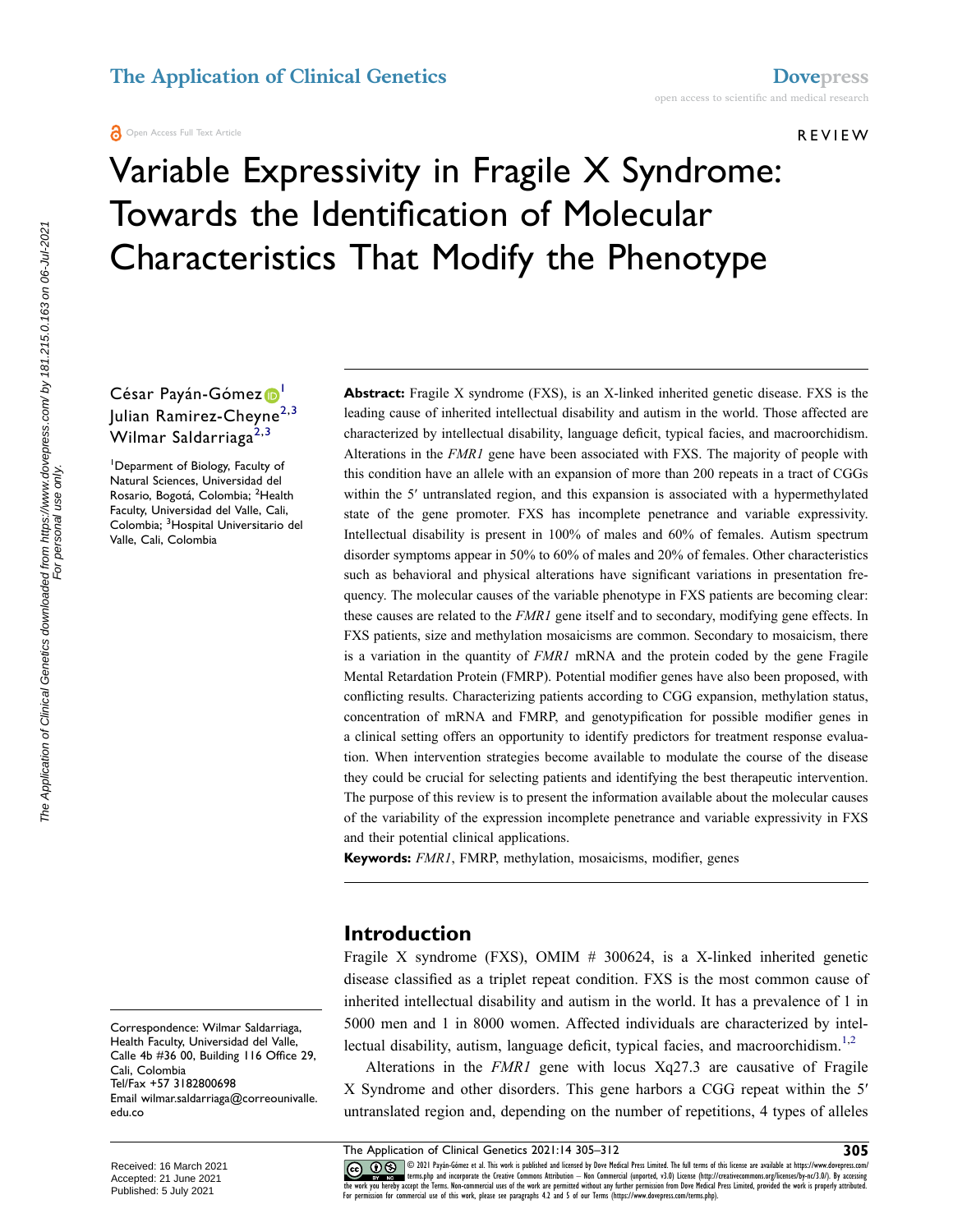<span id="page-1-0"></span>are defined with different clinical manifestations:<sup>3</sup> Normal alleles, which have up to 44 CGG repeats; grey zone or intermediate alleles that contain between 45 and 54 repeats; premutation (PM) alleles with between 55 and 200 repeats; and full mutation (FM) alleles, with more than 200 repeats. In most cases, this is due to an expansion of the CGG triplet from one generation to the next.<sup>[4](#page-5-3)</sup>

The Fragile Mental Retardation Protein (FMRP) is coded by the *FMR1* gene. The absence of FMRP expression is usually secondary to the methylation of the *FMR1*  gene that occurs when more than 200 CGG repeats are present in the 5ʹUTR region; this can also be explained by a point mutation in the coding region for *FMR1* or a deletion that includes this gene, but these changes have only been reported in a few cases. The absence of FMRP is related to the classic FXS phenotype.<sup>[5,](#page-5-4)[6](#page-5-5)</sup>

<span id="page-1-3"></span><span id="page-1-2"></span>FMRP expression is slightly lower in the carriers of a PM allele. Lower levels of FMRP are found particularly in the upper premutation (PM) range however, they typically do not present the classic FXS syndrome phenotype.<sup>7</sup> Furthermore, they have elevated *FMR1* mRNA levels between 2 to 8 times normal levels, which also leads to RNA toxicity. These elevated levels of mRNA are a risk for a number of medical conditions that are not explained by decreased FMRP. $^{2,4,8}$  $^{2,4,8}$  $^{2,4,8}$  $^{2,4,8}$ 

<span id="page-1-6"></span>FMRP has roles in chromatin dynamics, RNA binding, mRNA transport, and mRNA translation<sup>[9](#page-5-8),10</sup> and for certain subgroups of cerebral transcripts. $11$ 

<span id="page-1-7"></span>This protein is involved in the regulation of RNA stability, subcellular transport and translation of neural mRNAs that codify proteins involved in synapsis devel-opment, neural plasticity and brain development.<sup>[8](#page-5-7)</sup>

<span id="page-1-4"></span>In addition, FMRP interacts with at least 180 proteins expressed in the brain and connective tissue. This interactome comprises known FMRP-binding proteins, including the ribosomal proteins FXR1P, NUFIP2, Caprin-1, and other novel FMRP-interacting candidate proteins located in different subcellular compartments, including CARF, LARP1, LEO1, NOG2, G3BP1, NONO, NPM1, SKIP, SND1, SQSTM1 and TRIM28. This interactome suggests that, besides its known functions, FMRP is involved in transcription, RNA metabolism, ribonucleoprotein stress granule formation, translation, DNA damage response, chromatin dynamics, cell cycle regulation, ribosome biogenesis, miRNA biogenesis and mitochondrial organization.<sup>9</sup>

<span id="page-1-5"></span>Several studies have shown that in the absence of FMRP, a wide range of neural mRNAs are affected, boosting neural protein synthesis, which results in dendritic spine dysmorphogenesis and glutamate/GABA imbalance, which in turn produce variations in neural excitation/ inhibition, phenomena that are present in FXS. Dendritic spine dysmorphogenesis plays a role in the intellectual deficits and behavioral problems, due to the weak synaptic connections found in this syndrome. $12,13$  $12,13$ 

<span id="page-1-8"></span>Fragile X syndrome (FXS) has incomplete penetrance and variable expressivity and biological sex is a decisive factor of the phenotype. Full mutation of the *FMR1* gene has a 100% penetrance of intellectual disability in males and 60% in females. Other characteristics associated with FXS Appear with varying frequencies in affected individuals. Autism spectrum disorder (ASD) symptoms appear during early childhood in 50% to 60% of males and 20% of females with  $FXS$ .<sup>[14–17](#page-5-13)</sup>

<span id="page-1-9"></span>Physical features include elongated face, large and prominent ears (75–78% of affected males), mandibular prognathism (80% of adult men), hyperlaxity and macroorchidism (95% of adult men). Other characteristics also vary in their frequency of presentation: seizures (23%), strabismus (8%), and cardiac abnormalities such as abnormal aortic root dimensions (18%) and mitral valve prolapse (55%). In general, the female phenotype is less severe and less specific. $4,18$  $4,18$ 

<span id="page-1-11"></span><span id="page-1-10"></span><span id="page-1-1"></span>The variation in the phenotype of monogenic diseases is common,  $19,20$  $19,20$  it is explained by a combination of genetic, environmental, and lifestyle factors, $21$  and FXS is not an exception.

Here, we present a review of the knowledge about the molecular factors involved in the variable expressivity of FXS.

## **First Level of Categorization in FXS Patients, The Monogenic View: Alteration of** *FMR1* **Function**

<span id="page-1-14"></span><span id="page-1-13"></span><span id="page-1-12"></span>The presence of a full mutation in *FMR1* is associated with the hypermethylation of a CpG island located in the promoter of the *FMR1* gene. Methylation of DNA regions (mDNA) is one of the main epigenetic modifications related to transcription regulation.<sup>22</sup> A CpG island is located proximal to the CGG repeat tract, which is expanded in FXS. Hypermethylation of the CpG island generates transcriptional silencing of the *FMR1* gene.<sup>[23](#page-5-19)</sup> As a consequence, the Fragile Mental Retardation Protein (FMRP), codified by the *FMR1* gene, is not produced<sup>[24](#page-6-0)</sup> and in turn, the absence or low expression of FMRP causes FXS.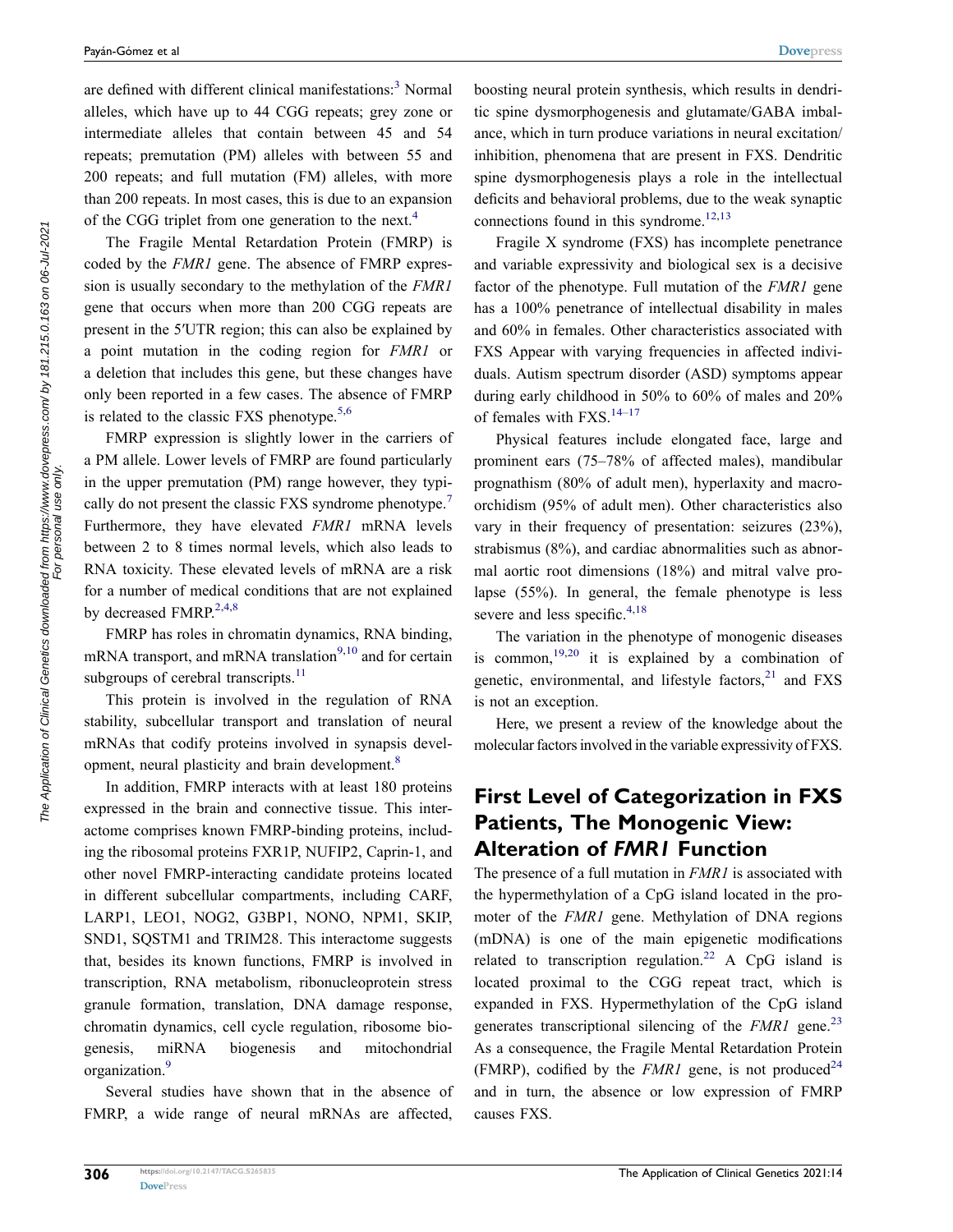CGG tract repetition expansion in the untranslated region (UTR) of exon 1 in the *FMR1* gene generates instability of that region during the replication process, inducing size mosaicism, which is defined as the presence of premutation and mutation alleles in several cells.<sup>25</sup>

<span id="page-2-2"></span><span id="page-2-1"></span><span id="page-2-0"></span>In males with FXS caused by full mutation, the detection of *FMR1* mRNA levels in peripheral blood lymphocytes is common. This phenomenon is due to both size mosaicism and mDNA in the CpG island and nearby regions that vary between cells and tissues. $26$ Furthermore, longitudinal studies in women with FXS have shown that levels of mRNA transcribed from *FMR1*  decrease significantly with age.<sup>[23](#page-5-19)</sup> Complicating even more the behavior of mDNA and FXS, it has been found that in premutation alleles, a considerable number of cells have  $mDNA<sup>27</sup>$  $mDNA<sup>27</sup>$  $mDNA<sup>27</sup>$  The variation between methylation states of the CpG island and nearby regions among different cells and tissue of the same person is known as methylation mosaicism.[28](#page-6-4) It is estimated that around 50% of people with FXS have this type of mosaicism.<sup>[29](#page-6-5)</sup> In cells where mutated alleles are not methylated, they are transcriptionally active and can be expressed. $30$  However, in these cells there is no FMRP synthesis since mRNA with CGG expansion greater than 200 repeats is not translated effi-ciently in ribosomes.<sup>31,[32](#page-6-8)</sup>

## <span id="page-2-6"></span><span id="page-2-5"></span><span id="page-2-3"></span>**FMRP Expression**

<span id="page-2-10"></span><span id="page-2-9"></span><span id="page-2-8"></span><span id="page-2-7"></span>The absence or low levels of FMRP is a decisive factor for FXS development, as several studies have aimed to discover the relationship between protein levels and phenotypic characteristics of the patients. Since the late 1990s, correlations between FMRP levels and the neu-rological phenotype of FXS have been established.<sup>[29](#page-6-5)[,33](#page-6-9),34</sup> The first studies about this topic established the standard levels of FMRP in peripheral blood leucocytes through immunoblotting. When comparing protein levels with the allele type and the presence of size mosaicism, it was demonstrated that people with the lowest FMRP levels were males with FM. Males with size mosaicism and females with FM had slightly higher levels of FMRP than males with  $FM<sub>1</sub><sup>33,35,36</sup>$  $FM<sub>1</sub><sup>33,35,36</sup>$  $FM<sub>1</sub><sup>33,35,36</sup>$  $FM<sub>1</sub><sup>33,35,36</sup>$  Via multiple regression models, it was found that FMRP levels were significantly correlated with the intelligence quotient (IQ) of the patients in the study.[33](#page-6-9) However, studies did not identify the same relation between FMRP levels and behavioral symptoms.<sup>[34](#page-6-10),37</sup> More recent evidence supports a partial overlap between the pathogenic mechanisms that lead to FXS and ASD.<sup>[38](#page-6-14)</sup> Lower FMRP levels have been

<span id="page-2-4"></span>documented in samples of individuals with FXS and ASD compared to patients with FXS only.<sup>[29](#page-6-5)[,34](#page-6-10)</sup> The relation between FMRP levels and IQ in males and females with different expansions in CGG repeats was studied recently.[39](#page-6-15) This last study has two important advantages compared with previous studies: firstly, the use of fluorescence resonance energy transfer (FRET), which has a higher sensibility when measuring protein levels, and also FMRP levels were measured in dermal fibroblasts. Unlike leucocytes, fibroblasts derive from the ectoderm, the same germ layer from which nervous system cells originate. Researchers found a strong and positive relation between FMRP levels and cognitive skills in patients with levels below 30% of the standard levels in controls. Interestingly, above this level, there was a higher dependence between low FMRP levels and low  $IQ.^{39}$  $IQ.^{39}$  $IQ.^{39}$ 

#### <span id="page-2-11"></span>**Size and Methylation Mosaicisms**

In parallel with the aforementioned studies, researchers reported the incidence of size and methylation mosaicism in cognitive impairment severity. $40-42$  The classic definition of premutation alleles' behavior as non-methylated alleles, and mutated alleles as methylated or partially methylated ones in order to categorize premutation carriers and patients with FXS has been extended progressively to include a detailed classification that takes into account the existence of size and methylation mosaicisms.

<span id="page-2-12"></span>Regarding size mosaicisms, different combinations have been described, including patients with some FM cells and other cells with PM. Indeed, patients with FM, PM, grey zone alleles and even alleles with normal size have been reported. $40$  The presence of size mosaicisms with PM and FM alleles is related with a less severe phenotype and a higher risk of developing fragile X-associated tremor/ataxia syndrome (FXTAS).<sup>43</sup>

<span id="page-2-14"></span><span id="page-2-13"></span>When exploring the possible relation between size mosaicisms and the intellectual functioning of patients with FXS disregarding sex, it was found that patients with FM/PM had better intellectual functioning and less maladaptive behavior, compared with FM-affected individuals.[42](#page-6-18) Interestingly, the same study found that ASD features and maladaptive behaviors were similar between FM-only and PM/FM mosaics within each sex, after controlling for overall intellectual functioning. A limitation of this study is that they used venous blood and real time PCR and Southern blot analysis to quantify the level of methylation.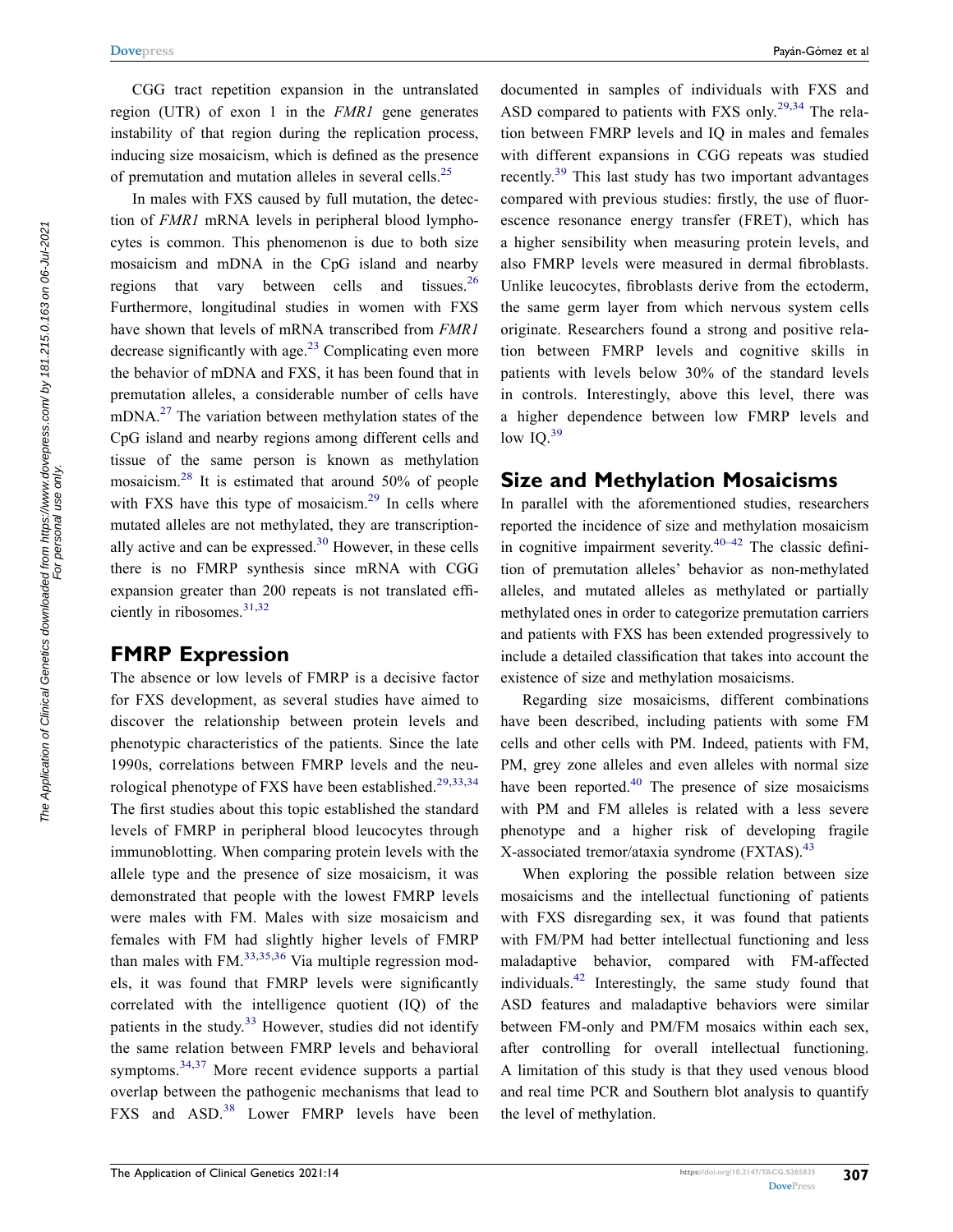Recently, methylation mosaicism has been taken into account as an important variable in phenotype traits. The most frequent mosaicism found in males is the presence of FM-methylated alleles and non-methylated FM and PM alleles (combination of size and methylation mosaicism).[25](#page-6-1),[44](#page-6-19) However, in patients with FM and not PM mosaicisms, methylated alleles do not express mRNA, while non-methylated alleles do. An aspect that highlights the importance of detecting the presence of this kind of mosaicism is the influence on phenotype severity. Additionally, according to some case reports, the presence of synthesized mRNA from PM and FM alleles increases the odds of developing the FXTAS phenotype.<sup>[45](#page-6-20),[46](#page-6-21)</sup> The final consequence of methylation mosaicism is the cell's reduced ability to express *FMR1* mRNA, measure mRNA and determine if there is a relation with phenotypic traits. When analyzing mRNA levels between males and females, it was found that females had higher levels. Also, in females, higher levels of *FMR1* mRNA were related positively with age but not with intellectual functioning and autistic features. Males with FM that express *FMR1* mRNA had significantly higher ADOS calibrated severity scores, when compared with males with fully methylated FM. Interestingly, no differences were found regarding intellectual functioning[.41](#page-6-22) Likewise, when contrasting *FMR1* mRNA levels and scores on the Aberrant Behavior Checklist-Community-FXS version (ABC-CfX) it was found that in males with FM, higher values of *FMR1* mRNA were related with elevated irritability and lower health-related quality of life scores.<sup>47</sup> This association was not found in males with PM/FM, suggesting that for improved genotype/phenotype associations, it is essential to take into consideration not only sex but also size and methylation mosaicism.

<span id="page-3-5"></span><span id="page-3-4"></span><span id="page-3-1"></span>Recent investigations explored simultaneously how *FMR1* mRNA levels of FMRP are related to phenotypic alterations in males with PM and FM $<sup>48</sup>$  In a study com-</sup> posed of 14 cases of patients with PM or PM and FM mosaicism and mental illnesses such as bipolar disorder, schizophrenia and psychosis, among others, low levels of FMRP and increased *FMR1* mRNA were evident in these patients. This combination of characteristics in patients with FM, decreased FMRP, PM and increased *FMR1*  mRNA represents a dual mechanism of clinical significance that may generate characteristics of both FXS and FXTAS.<sup>48</sup> In a clinic-based ascertained group of patients with FXS of both gender, a significant difference was found between FXS with ASD and low levels of FMRP

<span id="page-3-3"></span><span id="page-3-2"></span>The Application of Clinical Genetics downloaded from https://www.dovepress.com/ by 181.215.0.163 on 06-Jul-2021<br>The Application of Clinical Genetics downloaded from https://www.dovepress.com/ by 181.215.0.163 on 06-Jul-202

The Application of Clinical Genetics downloaded from https://www.dovepress.com/ by 181.215.0.163 on 06-Jul-2021<br>For personal use only.

when comparing concentrations of the protein in patients with FXS without ASD.<sup>[29](#page-6-5)</sup> They found that the mean full scale IQ and adaptive skills composite scores were significantly lower in males than in females ( $p = 0.016$  and  $p =$ 0.001, respectively, Mann–Whitney). Additionally, all individuals with moderate or severe ID were males. Not surprisingly, ASD was present more frequently in males with FXS (46% vs 20% females). This association was not found in males with PM/FM, suggesting that for improved genotype/phenotype associations is essential to take into consideration not only sex but size and methylation mosaicism[.29](#page-6-5)

### **Other** *FMR1* **Mutations**

<span id="page-3-0"></span>There is a small proportion of FXS patients without expansions in the CGG-repeat tract. In this group, the condition is caused by missense or nonsense mutations,  $5,16$  $5,16$  or deletions in *FMR1*. [1,](#page-5-0)[6](#page-5-5) Patients with these mutations have similar physical, cognitive and behavioral characteristics to FXS patients. With the increasing availability of diagnostic methods based on next-generation sequencing and comparative genomic hybridization, a higher rate of diagnosis of mutations causing *FMR1* function loss is expected. This will allow a clear delimitation of the phenotype caused by the loss of the protein in the absence of CGG tract expansions.

# **Second Level of Categorization in FXS Patients: Search for Modifier Genes Affecting the Genotype**

For many monogenic diseases it is known that, besides the allelic variance, the effect of modifier genes has an important role in incomplete penetrance and variable expressivity. The identification of modifier genes that affect the phenotype in monogenic diseases has many challenges that complicate their description. A genetic variant can modify the effect in the phenotype of another variant in many ways, including epistasis and genetic interactions.<sup>[49,](#page-6-25)[50](#page-6-26)</sup>

<span id="page-3-7"></span><span id="page-3-6"></span>In studies using FXS murine models, important new evidence was acquired in order to establish the importance of potential modifier genes and their impact on FXS phenotype development. The knockout mouse model for FXS was generated in the last decade of the XX century. Fmr1 KO mice had learning deficits, abnormal synaptic connections, seizures, hyperactivity and macroorchidism. $51,52$  $51,52$  $51,52$ When describing the mouse phenotype in detail, it was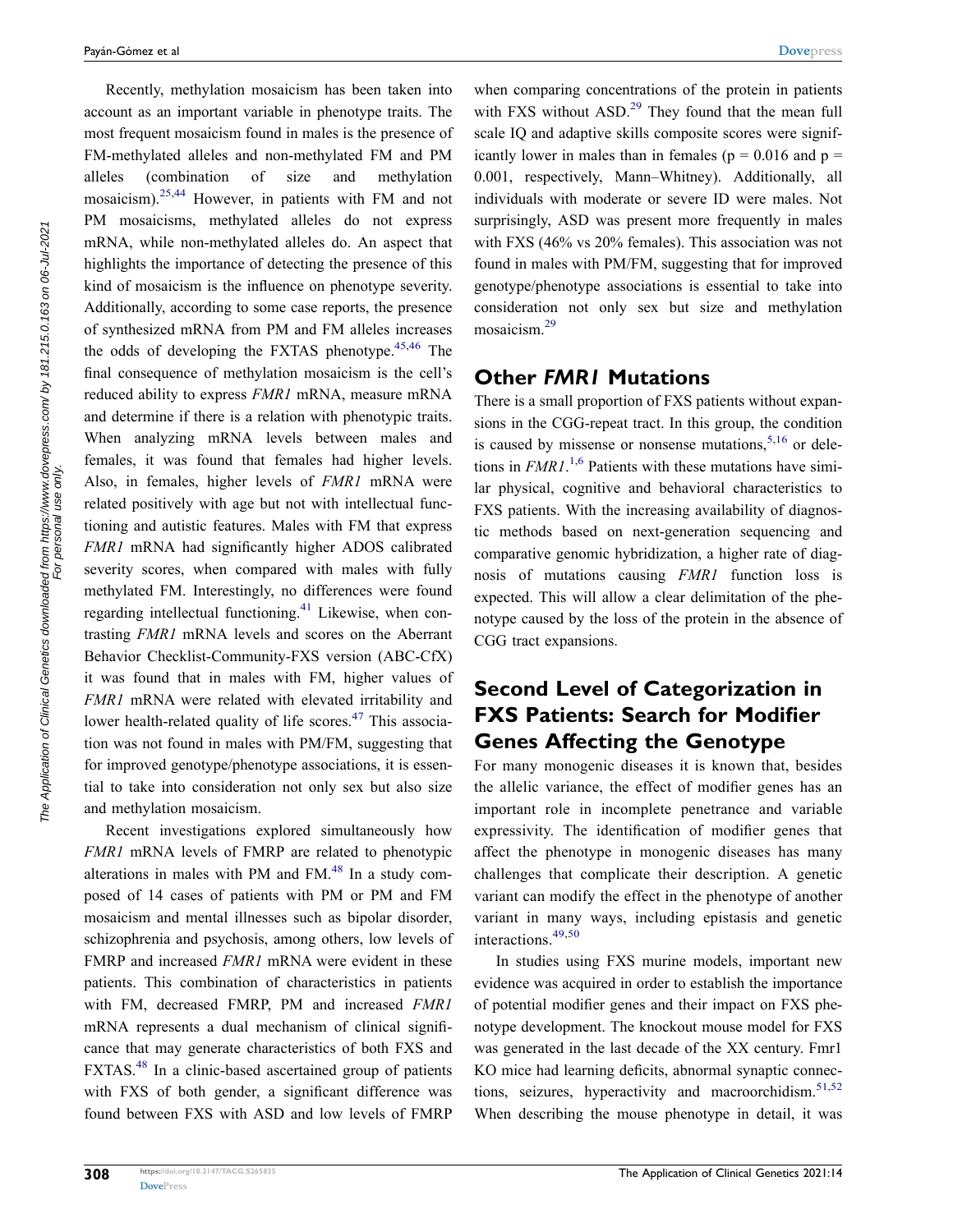<span id="page-4-0"></span>evident that abnormal phenotypic characteristics depend, at least in some proportion, on their genetic background.<sup>53</sup>

During the identification of modifier genes in the FXS phenotype, a large proportion of the research has aimed towards the susceptibility to developing certain clinical behavioral characteristics, such as aggression, ASD and seizures.<sup>[34](#page-6-10),54–59</sup> All of the studies use a similar methodological design: they arrange groups of people with or without a specific phenotypic trait and establish the frequency of specific variants in modifier gene candidates.

<span id="page-4-7"></span><span id="page-4-6"></span><span id="page-4-5"></span>The possibility that Val66Met polymorphism in the brain-derived neurotrophic factor (BDNF) gene may modulate the epilepsy phenotype in FXS patients has also been investigated. The replacement of a methionine for a valine in the 66<sup>th</sup> position of the BDNF protein interferes with normal intracellular traffic and BDNF dependent secretory activity in cortical neurons. $60$  This polymorphism has been related to cerebral anatomy alterations $61$  and neuropsy-chiatric disorders.<sup>[62](#page-7-1),63</sup> In a sample of 27 males with FXS from Finland, it was found that all the patients with epilepsy (15%) had the Met66 allele, whereas the prevalence of this allele is 20% in the normal population. Research suggests that the Met66 allele in BDNF interacting with FM in *FMR1* may partially explain the higher incidence of seizures in patients with  $FXS$ <sup>[56](#page-6-32)</sup> In a more recent study with a higher number of males with FXS (77 patients), the results were not replicated and there was no association between seizures and Val66Met polymorphism.<sup>58</sup> These results show the importance of validating studies about modifier genes in different populations.

<span id="page-4-4"></span><span id="page-4-3"></span><span id="page-4-2"></span>In research about genes that affect mood and aggression, such as the serotonin transporter (5-HTTLPR), the monoamine oxidase A (MAOA-VNTR) and COMT, conflicting results were found. All of those genes are involved in regulatory pathways for different neurotransmitters, and their variants have been associated with the development of behavioral phenotypes in different contexts other than FXS. In one group of 50 males with FXS, the relationship of 5-HTTLPR and MAOA-VNTR polymorphisms with the frequency/severity of aggressive/destructive, selfinjurious and stereotypic behaviors was studied. It was found that the high-transcribing long (L/L) genotype in 5-HTTLPR was related with a higher frequency of aggressive/destructive and stereotypic behavior, while patients with the short (S/S) genotype had less aggression. The MAOA-VNTR genotype had no effect on behavior.<sup>55</sup> On the other hand, in a study of 64 males with FXS where the COMT gene was also included, the results of the previous <span id="page-4-1"></span>study were not replicated. There was no association between behavioral characteristics and either 5-HTTL PR (serotonin) or MAOA genotypes. Nevertheless, the A/A genotype in COMT that modifies dopamine levels was associated with greater interest and pleasure in the environment, and with less risk of property destruction, stereo-typed behavior and compulsive behavior.<sup>[54](#page-6-30)</sup> The authors of the study suggest that the non-reproducibility of the results regarding MAOA-VNTR can be explained by differences in the prevalence of aggressive and stereotyped behavior among the studied populations or by differences in the measurements used to characterize each behavior.

The importance of identifying potential modifier genes was explored in a clinical trial. The researchers investigated the relation between polymorphisms in several genes and the response of sertraline in 51 children. They found that BDNF, MAOA, 5-HTTLPR, Cytochrome P450 2C19 and 2D6 polymorphisms had significant correlations with treatment response.<sup>64</sup>

## <span id="page-4-8"></span>**Summary of the Knowledge of the Molecular Causes Regarding the Variable Phenotype in FXS**

Currently the knowledge about molecular causes of the variable phenotype in patients with FXS include characteristics associated with the *FMR1* gene itself and to secondary, modifying gene effects.

Regarding *FMR1*, when the diagnosis is established, the type of mutation causing FXS is identified: CGG repeat tract expansion vs pathological variant causing loss of function in *FMR1*.

When the CGG is identified, is it expected that about half of the patients have size or methylation mosaicism or both[.29](#page-6-5) The presence of any of those mosaicisms determines the expression or not of *FMR1* mRNA and FMRP. The quantity of FMRP is directly related with IQ. $34,37,39$  $34,37,39$  $34,37,39$  $34,37,39$ While the presence of size mosaicism is related with better intellectual functioning and less maladaptive behavior,  $29,42$  $29,42$  $29,42$ elevated concentrations of *FMR1* mRNA in patients with FM have been associated with a higher risk of developing  $\text{FXTAS}^{45,46,48}$  $\text{FXTAS}^{45,46,48}$  $\text{FXTAS}^{45,46,48}$  $\text{FXTAS}^{45,46,48}$  and with the severity of behavioral symptoms.<sup>47</sup>

The search for modifier genes affecting the phenotype has been carried out using the candidate genes strategy. Because high impact clinical manifestations in FXS are related with neurologic phenotypes, the studied candidate genes are involved in CNS development and the

The Application of Clinical Genetics downloaded from https://www.dovepress.com/ by 181.215.0.163 on 06-Jul-2021<br>The Application of Clinical Genetics downloaded from personal use only.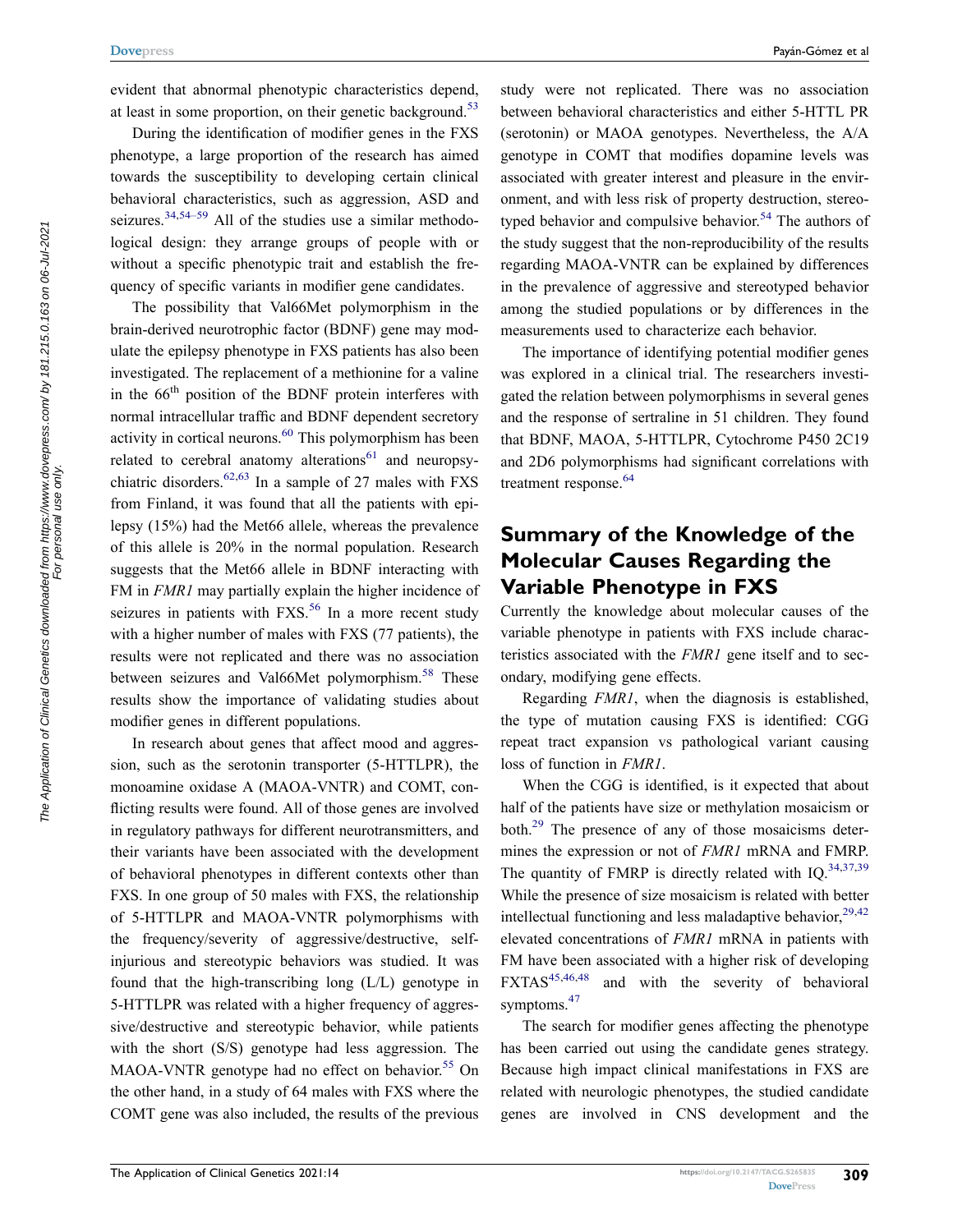appearance of seizures  $(BNDF)^{56,60-62}$  $(BNDF)^{56,60-62}$  $(BNDF)^{56,60-62}$  and associated with mood and aggression (5-HTTLPR, MAOA-VNTR y -COMT).[54](#page-6-30)[,55](#page-6-34) Recent research has been done with small groups of patients and there are no conclusive results about the importance of these variants in modifier genes.

## **Conclusion**

Scientific and clinical evidence about molecular causes of variable expressivity in FXS is growing quickly. It is evident that aspects of the mutation type in *FMR1* and the behavior of the CGG repeat tract are relevant in the presentation of the condition. Research about modifier genes is still emerging. There are important limitations such as sample size and comparability of different studies, mainly due to smaller groups of selected patients and the use of different tools for measuring the phenotypes.

Independent cohorts of patients with FXS across different continents have shown evidence that mosaicism, *FMR1* mRNA or FMRP quantification are associated with the severity of the phenotype. However, this information cannot currently be used effectively in the integral management of patients. When intervention strategies become available in order to prevent the development of FXTAS, or when certain molecules can regulate levels of FMRP expression to measure *FMR1* mRNA and FMRP, they could be crucial for selecting patients and identifying the best therapeutic intervention.

<span id="page-5-21"></span>In clinical trials there is an important window of opportunity. Identifying mosaicism, measuring transcription/ translation activity of *FMR1* and stratifying patients by modifier genotypes<sup>29,[65](#page-7-4)</sup> will permit the identification of subgroups of patients with greater potential to respond to specific treatments.

# **Disclosure**

The authors report no conflicts of interest in this work.

# **References**

- <span id="page-5-0"></span>1. Coffee B, Keith K, Albizua I, et al. Incidence of Fragile X syndrome by newborn screening for methylated FMR1 DNA. *Am J Hum Genet*. [2009;](#page-0-3)85(4):503–514. doi:[10.1016/j.ajhg.2009.09.007](https://doi.org/10.1016/j.ajhg.2009.09.007)
- <span id="page-5-1"></span>2. Saldarriaga W, Tassone F, González-Teshima LY, Forero-Forero JV, Ayala-Zapata S. Fragile X Syndrome. *Colomb Med*. [2014](#page-0-3);190–198. doi:[10.25100/cm.v45i4.1810](https://doi.org/10.25100/cm.v45i4.1810)
- <span id="page-5-2"></span>3. Bagni C, Tassone F, Neri G, Fragile HR. X syndrome: causes, diagnosis, mechanisms, and therapeutics. *J Clin Invest*. [2012](#page-1-0);122 (12):4314–4322. doi:[10.1172/JCI63141](https://doi.org/10.1172/JCI63141)
- <span id="page-5-3"></span>4. Salcedo-Arellano MJ, Dufour B, McLennan Y, Martinez-Cerdeno V, Hagerman R. Fragile X syndrome and associated disorders: clinical aspects and pathology. *Neurobiol Dis*. [2020](#page-1-1);136:104740. doi:[10.1016/](https://doi.org/10.1016/j.nbd.2020.104740)  [j.nbd.2020.104740](https://doi.org/10.1016/j.nbd.2020.104740)
- <span id="page-5-4"></span>5. Sitzmann AF, Hagelstrom RT, Tassone F, Hagerman RJ, Butler MG. Rare FMR1 gene mutations causing fragile X syndrome: a review. *Am J Med Genet Part A*. [2018](#page-1-2);176(1):11–18. doi:[10.1002/ajmg.](https://doi.org/10.1002/ajmg.a.38504) [a.38504](https://doi.org/10.1002/ajmg.a.38504)
- <span id="page-5-5"></span>6. Coffee B, Ikeda M, Budimirovic DB, Hjelm LN, Kaufmann WE, Warren ST. Mosaic FMR1 deletion causes fragile X syndrome and can lead to molecular misdiagnosis: a case report and review of the literature. *Am J Med Genet Part A*. [2008;](#page-1-2)146A(10):1358–1367. doi:[10.1002/ajmg.a.32261](https://doi.org/10.1002/ajmg.a.32261)
- <span id="page-5-6"></span>7. Tassanakijpanich N, Hagerman RJ, Worachotekamjorn J. Fragile X premutation and associated health conditions: a review. *Clin Genet*. [2021](#page-1-3);99(6):751–760. doi:[10.1111/cge.13924](https://doi.org/10.1111/cge.13924)
- <span id="page-5-7"></span>8. Hagerman RJ, Berry-Kravis E, Hazlett HC, et al. Fragile X syndrome. *Nat Rev Dis Prim*. [2017.](#page-1-4) doi:[10.1038/nrdp.2017.65](https://doi.org/10.1038/nrdp.2017.65)
- <span id="page-5-8"></span>9. Taha MS, Haghighi F, Stefanski A, et al. Novel FMRP interaction networks linked to cellular stress. *FEBS J*. [2021;](#page-1-5)288(3):837–860. doi:[10.1111/febs.15443](https://doi.org/10.1111/febs.15443)
- <span id="page-5-9"></span>10. Siomi H, Siomi MC, Nussbaum RL, Dreyfuss G. The protein product of the fragile X gene, FMR1, has characteristics of an RNA-binding protein. *Cell*. [1993;](#page-1-6)74(2):291–298. doi:[10.1016/0092-8674\(93\)904](https://doi.org/10.1016/0092-8674(93)90420-U)  $20-I$
- <span id="page-5-10"></span>11. Ashley CT Jr, Wilkinson KD, Reines D, Warren ST. FMR1 protein contains conserved RNP-family domains and demonstrates selective RNA binding. *Science (80-)*. [1993](#page-1-7);262(5133):563–566. doi:[10.1126/](https://doi.org/10.1126/science.7692601) [science.7692601](https://doi.org/10.1126/science.7692601)
- <span id="page-5-11"></span>12. Bear MF, Huber KM, Warren ST. The mGluR theory of fragile X mental retardation. *Trends Neurosci*. [2004;](#page-1-8)27(7):370–377. doi:[10.1016/j.tins.2004.04.009](https://doi.org/10.1016/j.tins.2004.04.009)
- <span id="page-5-12"></span>13. Gatto CL, Broadie K. Genetic controls balancing excitatory and inhibitory synaptogenesis in neurodevelopmental disorder models. *Front Synaptic Neurosci*. [2010](#page-1-8). doi:[10.3389/fnsyn.2010.00004](https://doi.org/10.3389/fnsyn.2010.00004)
- <span id="page-5-13"></span>14. Budimirovic DB, Haas-Givler B, Blitz R, et al. Consensus of the fragile X clinical and research consortium on clinical practices: autism Spectrum Disorder in Fragile X Syndrome. [2014;](#page-1-9)1–15.
- 15. Budimirovic DB, Subramanian M. Neurobiology of Autism and Intellectual Disability: fragile X Syndrome. 2 ed. In: Johnston M, Adams H, Fatemi A, editors. London: Oxford University Press;2016. doi:[10.1093/med/9780199937837.001.0001](https://doi.org/10.1093/med/9780199937837.001.0001)
- <span id="page-5-20"></span>16. Saldarriaga W, Payán-Gómez C, González-Teshima LY, Rosa L, Tassone F, Hagerman RJ. Double genetic hit: fragile X syndrome and partial deletion of protein patched homolog 1 antisense as cause of severe autism spectrum disorder. *J Dev Behav Pediatr*. [2020](#page-3-0);41 (9):724–728. doi:[10.1097/DBP.0000000000000850](https://doi.org/10.1097/DBP.0000000000000850)
- 17. Sherman SL, Kidd SA, Riley C, et al. Forward: a registry and longitudinal clinical database to study fragile X syndrome. *Pediatrics*. 2017;139(Supplement 3):S183–S193. doi:[10.1542/peds.2016-1159E](https://doi.org/10.1542/peds.2016-1159E)
- <span id="page-5-14"></span>18. Loehr JP, Synhorst DP, Wolfe RR, Hagerman RJ. Aortic root dilatation and mitral valve prolapse in the fragile X syndrome. *Am J Med Genet*. [1986](#page-1-1);23(1–2):189–194. doi:[10.1002/ajmg.1320230113](https://doi.org/10.1002/ajmg.1320230113)
- <span id="page-5-15"></span>19. Rahit KMTH, Tarailo-Graovac M. Genetic modifiers and rare mendelian disease. *Genes (Basel)*. [2020;](#page-1-10)11(3):239. doi:[10.3390/genes11030239](https://doi.org/10.3390/genes11030239)
- <span id="page-5-16"></span>20. Li D, Yu J, Gu F, et al. The roles of two novel FBN1 gene mutations in the genotype–phenotype correlations of marfan syndrome and ectopia lentis patients with marfanoid habitus. *Genet Test*. [2008](#page-1-10);12 (2):325–330. doi:[10.1089/gte.2008.0002](https://doi.org/10.1089/gte.2008.0002)
- <span id="page-5-17"></span>21. Fahed AC, Wang M, Homburger JR, et al. Polygenic background modifies penetrance of monogenic variants for tier 1 genomic conditions. *Nat Commun*. [2020](#page-1-11);11(1). doi:[10.1038/s41467-020-17](https://doi.org/10.1038/s41467-020-17374-3) [374-3](https://doi.org/10.1038/s41467-020-17374-3)
- <span id="page-5-18"></span>22. Kim M, Costello J. DNA methylation: an epigenetic mark of cellular memory. *Exp Mol Med*. [2017](#page-1-12);49(4):e322–e322. doi:[10.1038/](https://doi.org/10.1038/emm.2017.10) [emm.2017.10](https://doi.org/10.1038/emm.2017.10)
- <span id="page-5-19"></span>23. Kraan CM, Baker EK, Arpone M, et al. Dna methylation at birth predicts intellectual functioning and autism features in children with fragile x syndrome. *Int J Mol Sci*. [2020](#page-1-13);21(20):7735. doi:[10.3390/](https://doi.org/10.3390/ijms21207735) [ijms21207735](https://doi.org/10.3390/ijms21207735)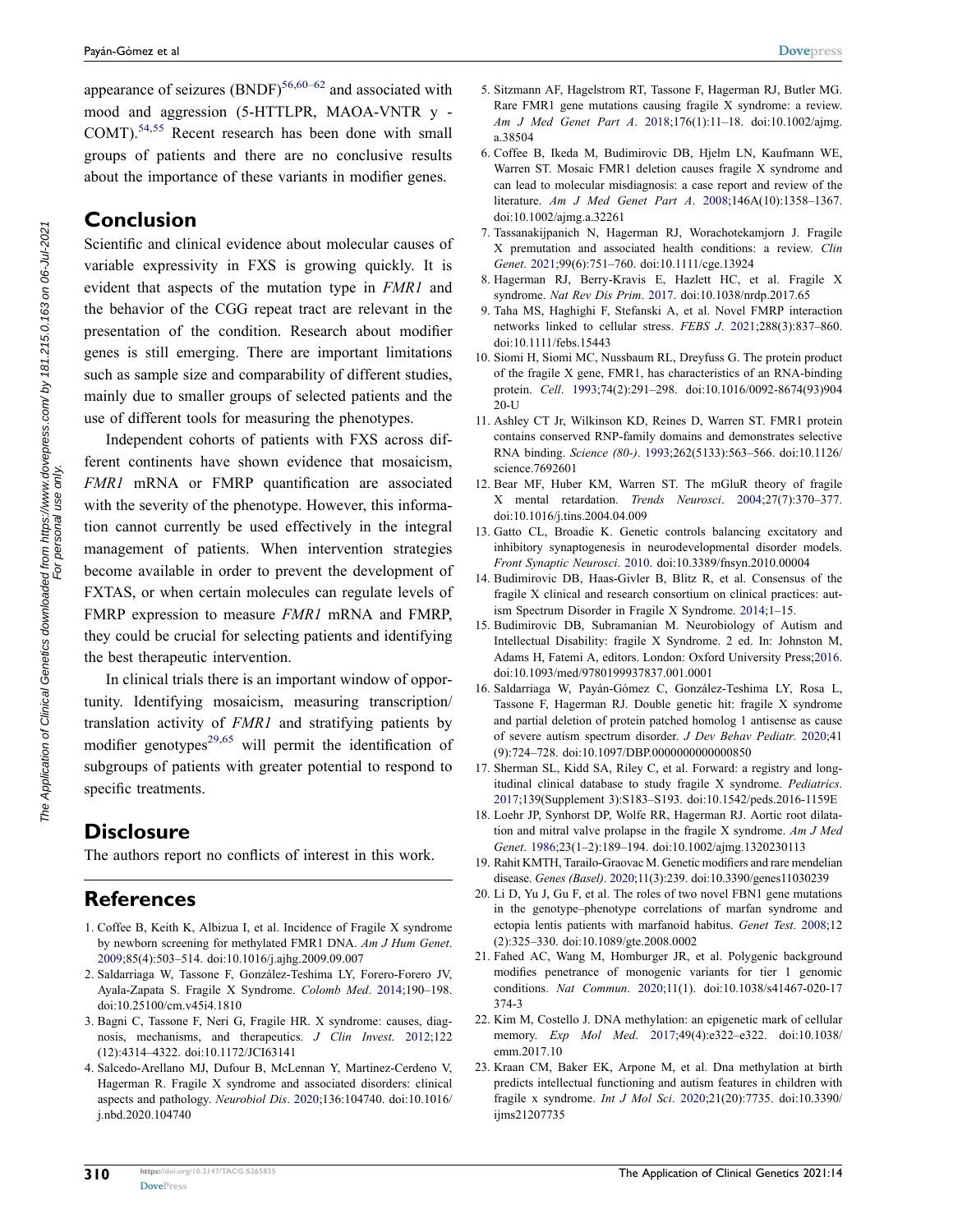- <span id="page-6-0"></span>24. Pieretti M, Zhang F, Fu YH, et al. Absence of expression of the FMR-1 gene in fragile X syndrome. *Cell*. [1991;](#page-1-14)66(4):817–822. doi:[10.1016/0092-8674\(91\)90125-I](https://doi.org/10.1016/0092-8674(91)90125-I)
- <span id="page-6-1"></span>25. Nolin SL, Glicksman A, Houck GE, Brown WT, Dobkin CS. Mosaicism in fragile X affected males. *Am J Med Genet*. [1994](#page-2-0);51 (4):509–512. doi:[10.1002/ajmg.1320510444](https://doi.org/10.1002/ajmg.1320510444)
- <span id="page-6-2"></span>26. Stöger R, Genereux DP, Hagerman RJ, Hagerman PJ, Tassone F, Laird CD. Testing the FMR1 promoter for mosaicism in dna methylation among cpg sites, strands, and cells in FMR1-expressing males with fragile x syndrome. *PLoS One*. [2011](#page-2-1);6(8):e23648. doi:[10.1371/](https://doi.org/10.1371/journal.pone.0023648)  [journal.pone.0023648](https://doi.org/10.1371/journal.pone.0023648)
- <span id="page-6-3"></span>27. Pretto DI, Mendoza-Morales G, Lo J, et al. CGG allele size somatic mosaicism and methylation in FMR1 premutation alleles. *J Med Genet*. [2014](#page-2-2);51(5):309–318. doi:[10.1136/jmedgenet-2013-102021](https://doi.org/10.1136/jmedgenet-2013-102021)
- <span id="page-6-4"></span>28. Jiraanont P, Kumar M, Tang H-T, et al. Size and methylation mosaicism in males with Fragile X syndrome. *Expert Rev Mol Diagn*. [2017;](#page-2-3)17(11):1023–1032. doi:[10.1080/14737159.2017.1377612](https://doi.org/10.1080/14737159.2017.1377612)
- <span id="page-6-5"></span>29. Budimirovic DB, Schlageter A, Filipovic-Sadic S, et al. A genotype-phenotype study of high-resolution FMR1 nucleic acid and protein analyses in fragile X patients with neurobehavioral assessments. *Brain Sci*. [2020;](#page-2-4)10(10):694. doi:[10.3390/brainsci10100694](https://doi.org/10.3390/brainsci10100694)
- <span id="page-6-6"></span>30. Tassone F, Hagerman RJ, Loesch DZ, Lachiewicz A, Taylor AK, Hagerman PJ. Fragile X males with unmethylated, full mutation trinucleotide repeat expansions have elevated levels of FMR1 messenger RNA. *Am J Med Genet*. [2000;](#page-2-5)94(3):232–236. doi:[10.1002/](https://doi.org/10.1002/1096-8628(20000918)94:3%3C232::aid-ajmg9%3E3.0.CO;2-H)  [1096-8628\(20000918\)94:3<232::aid-ajmg9>3.0.CO;2-H](https://doi.org/10.1002/1096-8628(20000918)94:3%3C232::aid-ajmg9%3E3.0.CO;2-H)
- <span id="page-6-7"></span>31. Dolskiy AA, Yarushkin AA, Grishchenko IV, et al. miRNA expression and interaction with the 3′UTR of FMR1 in FRAXopathy pathogenesis. *Non-Coding RNA Res*. [2021](#page-2-6);6(1):1–7. doi:[10.1016/j.](https://doi.org/10.1016/j.ncrna.2020.11.006)  [ncrna.2020.11.006](https://doi.org/10.1016/j.ncrna.2020.11.006)
- <span id="page-6-8"></span>32. Primerano B, Tassone F, Hagerman RJ, Hagerman P, Amaldi F, Bagni C. Reduced FMR1 mRNA translation efficiency in fragile X patients with premutations. *RNA*. [2002;](#page-2-6)8(12):1482–1488. doi:[10.1017/S1355838202020642](https://doi.org/10.1017/S1355838202020642)
- <span id="page-6-9"></span>33. Kaufmann WE, Abrams MT, Chen W, Reiss AL. Genotype, molecular phenotype, and cognitive phenotype: correlations in fragile X syndrome. *Am J Med Genet*. [1999](#page-2-7). doi:[10.1002/\(SICI\)1096-8628-](https://doi.org/10.1002/(SICI)1096-8628(19990402)83:4%3C286::aid-ajmg10%3E3.0.CO;2-H)[\(19990402\)83:4<286::aid-ajmg10>3.0.CO;2-H](https://doi.org/10.1002/(SICI)1096-8628(19990402)83:4%3C286::aid-ajmg10%3E3.0.CO;2-H)
- <span id="page-6-10"></span>34. Loesch DZ, Bui QM, Dissanayake C, et al. Molecular and cognitive predictors of the continuum of autistic behaviours in fragile X. *Neurosci Biobehav Rev*. [2007.](#page-2-4) doi:[10.1016/j.neubiorev.2006.09.007](https://doi.org/10.1016/j.neubiorev.2006.09.007)
- <span id="page-6-11"></span>35. Backes M, Genç B, Schreck J, Doerfler W, Lehmkuhl G, Von Gontard A. Cognitive and behavioral profile of fragile X boys: correlations to molecular data. *Am J Med Genet*. [2000;](#page-2-8)95(2):150–156. doi:[10.1002/1096-8628\(20001113\)95:2<50::aid-ajmg11><50::aid](https://doi.org/10.1002/1096-8628(20001113)95:2%3C50::aid-ajmg11%3E%3C50::aid-ajmg11%3E3.0.CO;2-1)[ajmg11>3.0.CO;2-1](https://doi.org/10.1002/1096-8628(20001113)95:2%3C50::aid-ajmg11%3E%3C50::aid-ajmg11%3E3.0.CO;2-1)
- <span id="page-6-12"></span>36. Tassone F, Hagerman RJ, Iklé DN, et al. FMRP expression as a potential prognostic indicator in fragile X syndrome. *Am J Med Genet*. [1999](#page-2-8);84(3):250–261. doi:[10.1002/\(SICI\)1096-8628\(19990](https://doi.org/10.1002/(SICI)1096-8628(19990528)84:3%3C250::aid-ajmg17%3E3.0.CO;2-4)  [528\)84:3<250::aid-ajmg17>3.0.CO;2-4](https://doi.org/10.1002/(SICI)1096-8628(19990528)84:3%3C250::aid-ajmg17%3E3.0.CO;2-4)
- <span id="page-6-13"></span>37. Hall S, DeBernardis M, Reiss A. Social escape behaviors in children with fragile X syndrome. *J Autism Dev Disord*. [2006;](#page-2-9)36(7):935–947. doi:[10.1007/s10803-006-0132-z](https://doi.org/10.1007/s10803-006-0132-z)
- <span id="page-6-14"></span>38. Bagni C, Zukin RS, Synaptic A. Perspective of Fragile X syndrome and autism spectrum disorders. *Neuron*. [2019.](#page-2-10) doi:[10.1016/j.](https://doi.org/10.1016/j.neuron.2019.02.041)  [neuron.2019.02.041](https://doi.org/10.1016/j.neuron.2019.02.041)
- <span id="page-6-15"></span>39. Kim K, Hessl D, Randol JL, et al. Association between IQ and FMR1 protein (FMRP) across the spectrum of CGG repeat expansions. *PLoS One*. [2019](#page-2-11);14(12):e0226811. doi:[10.1371/journal.pone.0226811](https://doi.org/10.1371/journal.pone.0226811)
- <span id="page-6-16"></span>40. Aliaga SM, Slater HR, Francis D, et al. Identification of males with cryptic fragile x alleles by methylation-Specific quantitative melt analysis. *Clin Chem*. [2016;](#page-2-12)62(2):343–352. doi:[10.1373/clinchem.2015.244681](https://doi.org/10.1373/clinchem.2015.244681)
- <span id="page-6-22"></span>41. Baker EK, Arpone M, Aliaga SM, et al. Incomplete silencing of full mutation alleles in males with fragile X syndrome is associated with autistic features. *Mol Autism*. [2019](#page-3-1);10(1). doi:[10.1186/s13229-019-](https://doi.org/10.1186/s13229-019-0271-7)  [0271-7](https://doi.org/10.1186/s13229-019-0271-7)
- <span id="page-6-18"></span>42. Baker EK, Arpone M, Vera SA, et al. Intellectual functioning and behavioural features associated with mosaicism in fragile X syndrome. *J Neurodev Disord*. [2019;](#page-2-13)11(1). doi:[10.1186/s11689-019-9288-7](https://doi.org/10.1186/s11689-019-9288-7)
- <span id="page-6-17"></span>43. Kraan CM, Godler DE, Amor DJ. Epigenetics of fragile X syndrome and fragile X-related disorders. *Dev Med Child Neurol*. [2019](#page-2-14);61 (2):121–127. doi:[10.1111/dmcn.13985](https://doi.org/10.1111/dmcn.13985)
- <span id="page-6-19"></span>44. Rousseau F, Heitz D, Biancalana V, et al. Direct diagnosis by DNA analysis of the fragile X syndrome of mental retardation. *Obstet Gynecol Surv*. [1992](#page-3-2);47(5):306–308. doi:[10.1097/00006254-199205000-00008](https://doi.org/10.1097/00006254-199205000-00008)
- <span id="page-6-20"></span>45. Loesch DZ, Sherwell S, Kinsella G, et al. Fragile X-associated tremor/ataxia phenotype in a male carrier of unmethylated full mutation in the FMR1 gene. *Clin Genet*. [2012;](#page-3-3)82(1):88–92. doi:[10.1111/](https://doi.org/10.1111/j.1399-0004.2011.01675.x) [j.1399-0004.2011.01675.x](https://doi.org/10.1111/j.1399-0004.2011.01675.x)
- <span id="page-6-21"></span>46. Santa María L, Pugin A, Alliende MA, et al. FXTAS in an unmethylated mosaic male with fragile X syndrome from Chile. *Clin Genet*. [2014](#page-3-3);86(4):378–382. doi:[10.1111/cge.12278](https://doi.org/10.1111/cge.12278)
- <span id="page-6-23"></span>47. Baker EK, Arpone M, Kraan C, et al. FMR1 mRNA from full mutation alleles is associated with ABC-CFX scores in males with fragile X syndrome. *Sci Rep*. [2020;](#page-3-4)10(1). doi:[10.1038/s41598-020-68465-6](https://doi.org/10.1038/s41598-020-68465-6)
- <span id="page-6-24"></span>48. Schneider A, Winarni TI, Cabal-Herrera AM, et al. Elevated FMR1 mRNA and lowered FMRP – a double-hit mechanism for psychiatric features in men with FMR1 premutations. *Transl Psychiatry*. [2020](#page-3-5);10 (1). doi:[10.1038/s41398-020-00863-w](https://doi.org/10.1038/s41398-020-00863-w)
- <span id="page-6-25"></span>49. Dipple KM, McCabe ERB. Phenotypes of patients with "Simple" mendelian disorders are complex traits: thresholds, modifiers, and systems dynamics. *Am J Hum Genet*. [2000;](#page-3-6)66(6):1729–1735. doi:[10.1086/302938](https://doi.org/10.1086/302938)
- <span id="page-6-26"></span>50. Schäffer AA. Digenic inheritance in medical genetics. *J Med Genet*. [2013](#page-3-6);50(10):641–652. doi:[10.1136/jmedgenet-2013-101713](https://doi.org/10.1136/jmedgenet-2013-101713)
- <span id="page-6-27"></span>51. Mineur YS, Sluyter F, De Wit S, Oostra BA, Crusio WE. Behavioral and neuroanatomical characterization of the Fmr1 knockout mouse. *Hippocampus*. [2002;](#page-3-7)12(1):39–46. doi:[10.1002/hipo.10005](https://doi.org/10.1002/hipo.10005)
- <span id="page-6-28"></span>52. Bakker CE, Verheij C; The Dutch-Belgian Fragile X Consorthium, et al. Fmr1 knockout mice: a model to study fragile X mental retardation. *Cell*. [1994.](#page-3-7) doi:[10.1016/0092-8674\(94\)90569-X](https://doi.org/10.1016/0092-8674(94)90569-X)
- <span id="page-6-29"></span>53. Errijgers V, Kooy RF. Genetic modifiers in mice: the example of the fragile X mouse model. *Cytogenet Genome Res*. [2004;](#page-4-0)105(2– 4):448–454. doi:[10.1159/000078218](https://doi.org/10.1159/000078218)
- <span id="page-6-30"></span>54. Crawford H, Scerif G, Wilde L, et al. Genetic modifiers in rare disorders: the case of fragile X syndrome. *Eur J Hum Genet*. [2021](#page-4-1);29(1):173–183. doi:[10.1038/s41431-020-00711-x](https://doi.org/10.1038/s41431-020-00711-x)
- <span id="page-6-34"></span>55. Hessl D, Tassone F, Cordeiro L, et al. Brief report: aggression and stereotypic behavior in males with fragile X syndrome - Moderating secondary genes in a "single gene" disorder. *J Autism Dev Disord*. [2008](#page-4-2);38(1):184–189. doi:[10.1007/s10803-007-0365-5](https://doi.org/10.1007/s10803-007-0365-5)
- <span id="page-6-32"></span>56. Louhivuori V, Arvio M, Soronen P, Oksanen V, Paunio T, Castrén ML. The Val66Met polymorphism in the BDNF gene is associated with epilepsy in fragile X syndrome. *Epilepsy Res*. [2009](#page-4-3);85(1):114–117. doi:[10.1016/j.eplepsyres.2009.01.005](https://doi.org/10.1016/j.eplepsyres.2009.01.005)
- 57. Stepniak B, Kästner A, Poggi G, et al. Accumulated common variants in the broader fragile X gene family modulate autistic phenotypes. *EMBO Mol Med*. 2015;7(12):1565–1579. doi:[10.15252/emmm.](https://doi.org/10.15252/emmm.201505696) [201505696](https://doi.org/10.15252/emmm.201505696)
- <span id="page-6-33"></span>58. Tondo M, Poo P, Naudó M, et al. Predisposition to epilepsy in fragile X syndrome: does the Val66Met polymorphism in the BDNF gene play a role? *Epilepsy Behav*. [2011;](#page-4-4)22(3):581–583. doi:[10.1016/j.](https://doi.org/10.1016/j.yebeh.2011.08.003) [yebeh.2011.08.003](https://doi.org/10.1016/j.yebeh.2011.08.003)
- 59. Wassink TH, Hazlett HC, Davis LK, Reiss AL, Piven J. Testing for association of the monoamine oxidase a promoter polymorphism with brain structure volumes in both autism and the fragile X syndrome. *J Neurodev Disord*. 2014;6(1). doi:[10.1186/1866-1955-6-6](https://doi.org/10.1186/1866-1955-6-6)
- <span id="page-6-31"></span>60. Chen ZY, Patel PD, Sant G, et al. Variant Brain-Derived Neurotrophic Factor (BDNF) (Met66) alters the intracellular trafficking and activity-dependent secretion of wild-type BDNF in neurosecretory cells and cortical neurons. *J Neurosci*. [2004](#page-4-5);24 (18):4401–4411. doi:[10.1523/JNEUROSCI.0348-04.2004](https://doi.org/10.1523/JNEUROSCI.0348-04.2004)